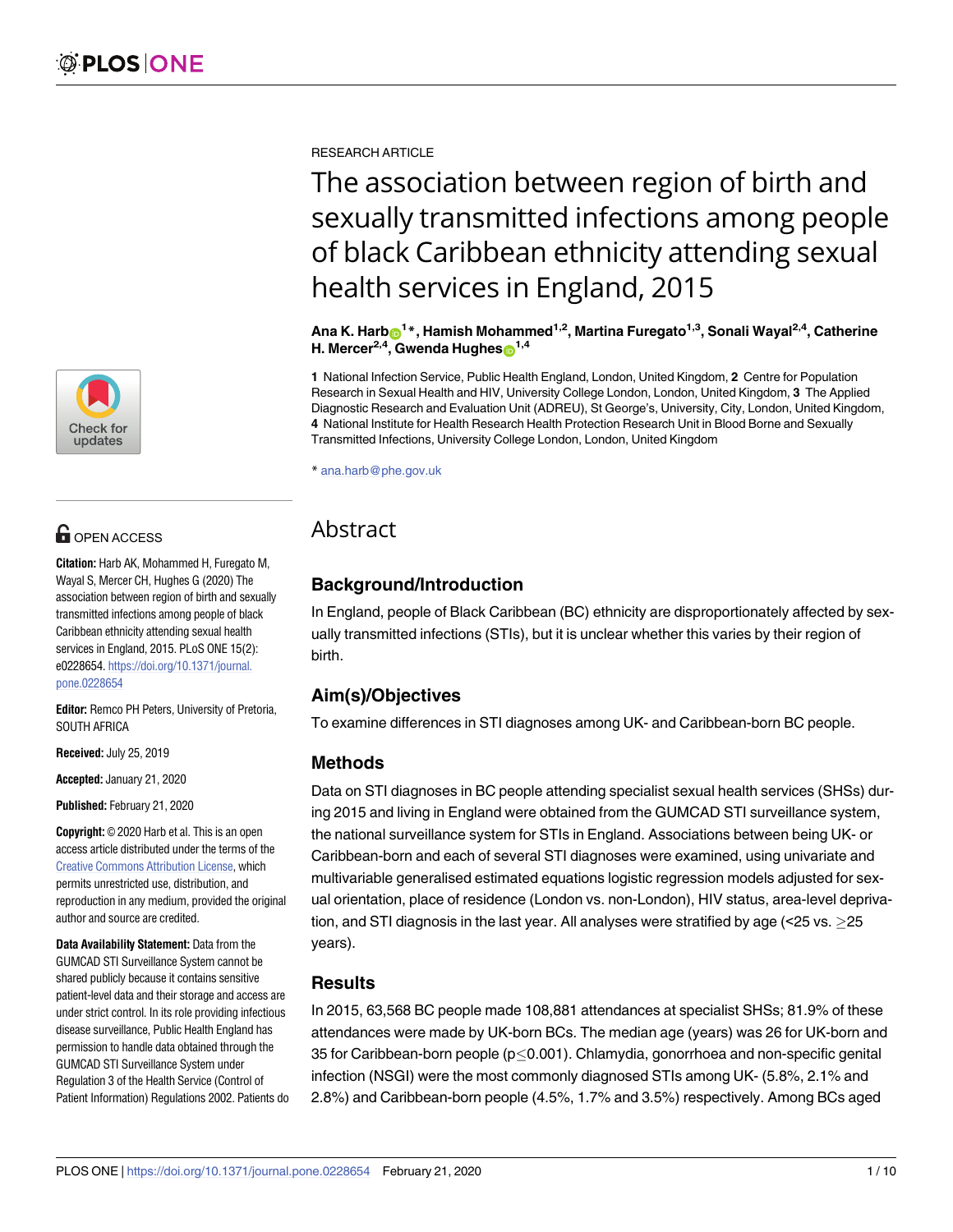<span id="page-1-0"></span>not provide consent for their data to be shared outside of PHE. Data requests can be made by contacting the GUMCAD [\(GUMCAD@phe.gov.uk\)](mailto:GUMCAD@phe.gov.uk) team but all publicly released data must adhere to PHE data sharing guidelines around small cell sizes.

**Funding:** The research and SW are funded by the National Institute for Health Research Health Protection Research Unit (NIHR HPRU) in Blood Borne and Sexually Transmitted Infections at UCL, [http://bbsti.hpru.nihr.ac.uk/,](http://bbsti.hpru.nihr.ac.uk/) in partnership with Public Health England (PHE), [https://www.gov.uk/](https://www.gov.uk/government/organisations/public-health-england) [government/organisations/public-health-england](https://www.gov.uk/government/organisations/public-health-england), and in collaboration with the London School of Hygiene and Tropical Medicine. The views expressed in this publication are those of the author(s) and not necessarily those of the NHS, the NIHR, the Department of Health and Social Care, or PHE. The funders had no role in study design, data collection and analysis, decision to publish, or preparation of the manuscript.

**Competing interests:** The authors have declared that no competing interests exist.

under 25, no significant differences in STIs were found between UK- and Caribbean-born people. Among BCs aged �25, compared to Caribbean-born people, those who were UKborn were more likely to be diagnosed with chlamydia (AOR 1.15 [95%C.I. 1.04–1.27]); gonorrhoea (AOR 1.23 [95%C.I. 1.06–1.45]) and genital herpes (AOR 1.23 [95% C.I. 1.10– 1.56]) and less likely to be diagnosed with NSGI (AOR 0.89 [95% C.I. 0.80–0.99]) and Trichomoniasis (AOR 0.84 [95% C.I. 0.71–0.99]).

## **Discussion/Conclusion**

STI diagnoses in BC people aged  $\geq$ 25 attending specialist SHSs vary by region of birth. Country of birth may have an influence on social and sexual networks and therefore transmission of STIs.

## **Introduction**

Black ethnic minorities bear a disproportionate burden of sexually transmitted infections (STIs) in many high-income countries[\[1\]](#page-7-0). In the UK, the highest diagnosis rates of STIs are among people of black Caribbean (BC) ethnicity[[2](#page-8-0)]. These high rates are a consequence of the interaction of cultural, socioeconomic and sexual behavioural characteristics[[3–5\]](#page-8-0), and these are likely to vary depending on an individual's region of birth.

The BC (i.e. Afro-Caribbean or African Caribbean) ethnic group includes people of African ancestral origins whose family settled in the Caribbean before emigrating to the  $UK[6]$  $UK[6]$  $UK[6]$ . BC people are a diverse population from at least two perspectives: first, they are from a number of different countries in the Caribbean, each with their own sociocultural influences[[7](#page-8-0)] and, second, they comprise people born in the Caribbean who migrated some decades ago through to sixth-generation people who identify as BC, but who were born in the UK[[8,9\]](#page-8-0). Prevalence of some STIs by region of birth have been described higher in the Americas than in Western Europe $[10]$  $[10]$  $[10]$ . The extent to which region of birth is associated with the risk of STIs is unclear. Thus, we examined differences in the likelihood of being diagnosed with STIs between UKand Caribbean-born BC people attending specialist sexual health services (SHSs) in England.

## **Methods**

Data on STI diagnoses in BC people living in England were obtained for 1 January– 31 December 2015 from the GUMCAD STI surveillance system, the mandatory national surveillance system for STIs in England (formerly known as Genitourinary Medicine Clinic Activity Dataset). GUMCAD is a patient-level dataset containing information on STI diagnoses and services provided by all specialist SHSs in England, as well as key sociodemographic data, including country of birth[[11](#page-8-0)]. Specialist SHSs refers to genitourinary medicine (GUM) and integrated GUM/sexual and reproductive health (SRH) services. Attendances made by people who selfidentified as BC but had unknown region of birth (14.2%) or were born outside of the Caribbean or the UK (4.3%) were excluded from the analysis, as were those of unknown gender (0.01%), unknown sexual orientation (2.0%) or living outside England (2.0%).

For this analysis, the following countries and territories were defined as being in the Caribbean: Antigua and Barbuda, Aruba, the Bahamas, Barbados, Cuba, Dominica, Dominican Republic, Grenada, Haiti, Jamaica, Netherland Antilles, Saint Kitts and Nevis, Saint Lucia, Saint Vincent and the Grenadines, and Trinidad and Tobago.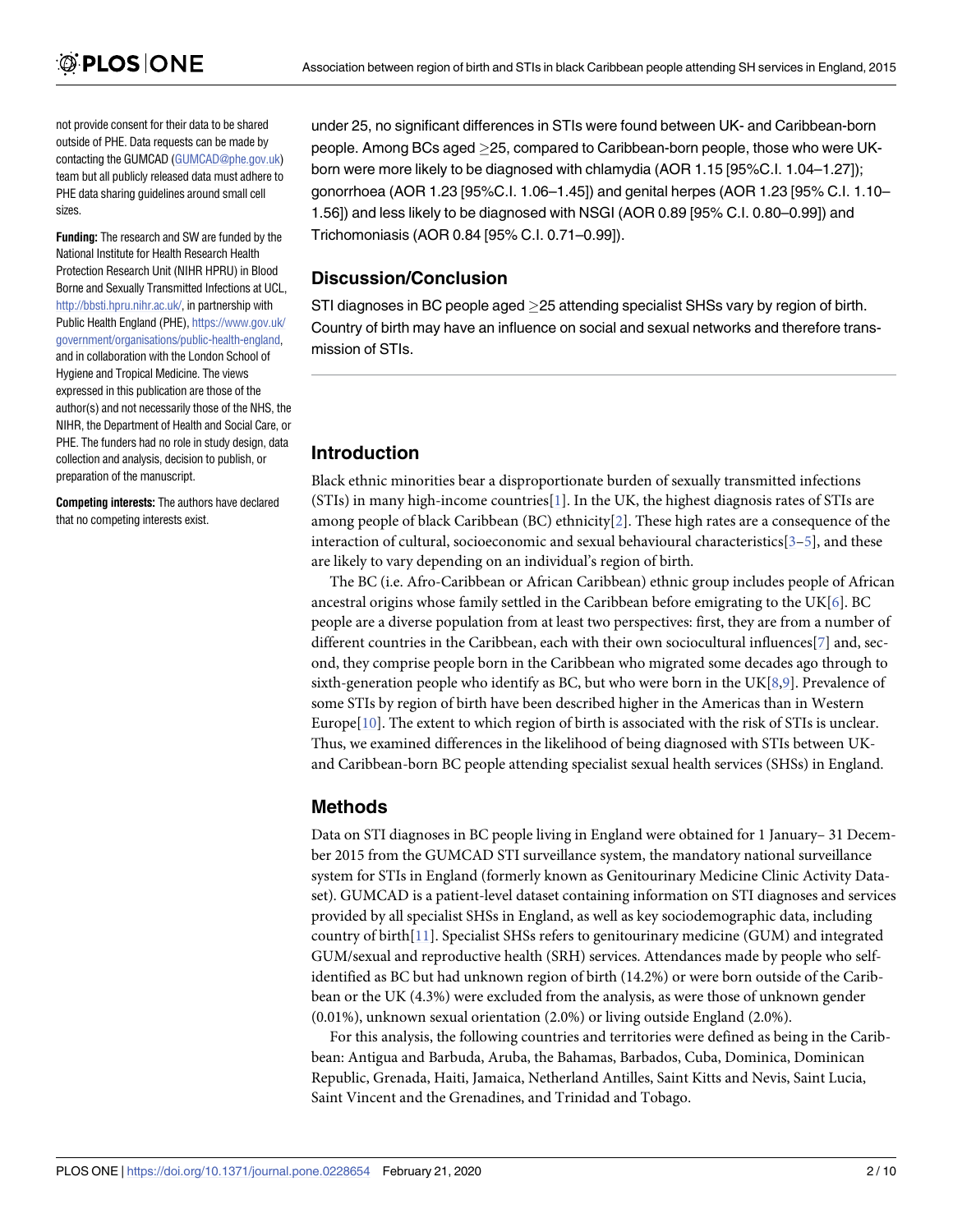#### <span id="page-2-0"></span>**Clinical definitions**

All STIs reported in GUMCAD were confirmed diagnoses, defined using national STI management guidelines[\[12\]](#page-8-0), that were coded and reported as such.

The list of STIs reported in history of being diagnosed in the last year with any STI includes *Chlamydia trachomatis*, *Haemophilus ducreyi* (Chancroid), *Klebsiella granulomatis* (Donovanosis), herpes simplex virus (Genital herpes: First episode), human papillomavirus (Genital warts: First episode), *Neisseria gonorrhoeae*, serovars L1, L2, L2a, L2b or L3 of *Chlamydia trachomatis* that cause Lymphogranuloma venereum (LGV), *Mycoplasma genitalium*, Molluscum contagiosum, Non-specific genital infection (NSGI), *Pthirus pubis* (Pediculosis pubis), Pelvis Inflammatory Disease (PID) & epididymitis: Unspecified aetiology, *Sarcoptes scabiei* (Scabies), *Treponema pallidum* (Syphilis: Primary Syphilis: Secondary Syphilis: Early latent) and *Trichomonas vaginalis* (Trichomoniasis). The diagnosis code used to report NSGI should include complicated and uncomplicated cases. For males, cases of NSGI are recorded in the presence of polymorphonuclear leucocytes (at *>*5 per high power field) and in the absence of laboratory confirmed C*hlamydia trachomatis* and *Neisseria gonorrhoeae*. Females being treated for nonspecific mucopurulent cervicitis are also reported as NSGI.

#### **Data analysis**

Based on the Kolmogorov-Smirnov test[[13](#page-8-0)], the age distribution of BC attendees varied by region of birth, therefore all models were stratified by age, using 25 years as a cut-off due to the higher STI diagnosis rates within people under [2](#page-8-0)5 year olds[2].

Separate models were run for *<*25 and �25 year old UK-born compared with Caribbeanborn BC attendees to calculate the unadjusted odds ratio (OR) and adjusted odds ratios (AOR) of being diagnosed with each STI. In GUMCAD, a patient is permitted only one record relating to a particular STI in a six week period; repeat codes for the same STI within this period are considered as relating to the same episode of care and so are removed to prevent overcounting of diagnoses. The following STIs were included in the analysis: Chlamydia; gonorrhoea; NSGI; genital herpes (1st episode); HIV; genital warts (1st episode) and trichomoniasis. The following were considered as confounders: gender and male sexual orientation[\[14\]](#page-8-0) (coded heterosexual male, men who have sex with men, or women), place of residence (London vs. non-London) [\[15\]](#page-8-0), HIV status[\[16\]](#page-8-0) (coded negative or unknown vs known positive), a history of STI diagnosis in the last year[\[17\]](#page-8-0) (coded yes or no), and area-level socioeconomic deprivation defined using quintiles of the Index of Multiple Deprivation (IMD)[\[18\]](#page-8-0) for each lower super output area (LSOA) of residence.

As this was an attendance-level analysis and many attendees had multiple attendances, all univariate and multivariable models were built using generalised estimated equations logistic regression models to account for these clustered observations.

#### **Results**

In 2015, among those with a known region of birth, 63,568 BC people made 108,881 attendances at specialist SHSs in England. These attendances were 3.9% of the total attendances that year (2,780,434). Of these 108,881 attendances by BC people, the majority (81.9%) were by UK-born BC people.

The median age of UK- and Caribbean-born BC people was 26 (min:15—max: 83) and 35 (min:15—max: 91; (p*<*0.001)) years, respectively. Fewer UK-born (52.0%) vs. Caribbean-born (64.3%; p*<*0.001) BC people resided in London. For both UK- and Caribbean-born people, STIs were most likely to be diagnosed in those living in the most socioeconomically deprived areas of England.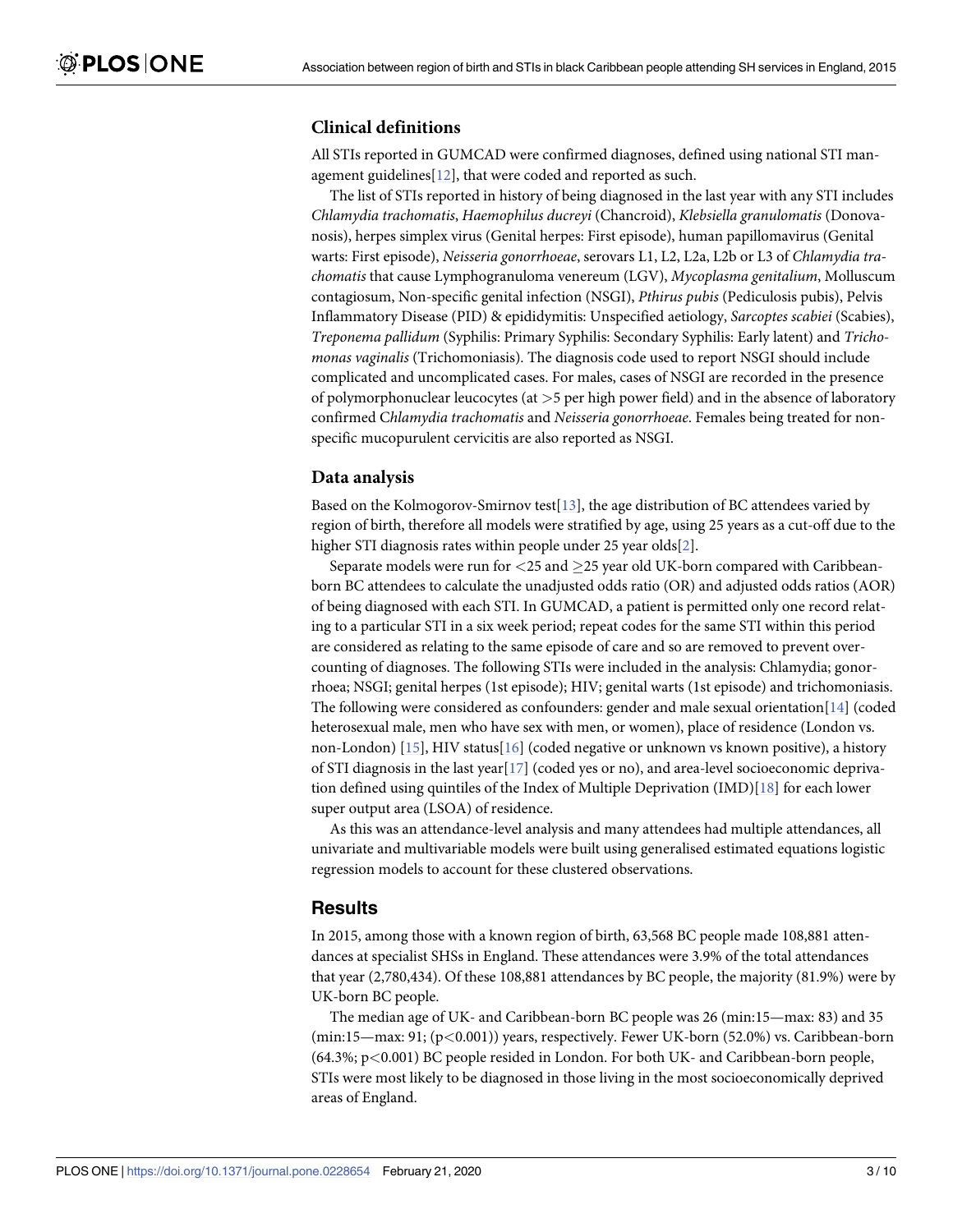<span id="page-3-0"></span>Chlamydia, gonorrhoea and NSGI were the most commonly reported STIs among UKborn (5.8%, 2.1% and 2.8%) and Caribbean-born BC people (4.5%, 1.7% and 3.5%) respectively, while the fourth most common infection was genital warts (1.5%) for UK-born BC people and trichomoniasis for Caribbean-born BC people (1.3%). HIV was less commonly diagnosed at attendances by UK-born (0.1%) vs. Caribbean-born BC people (0.2%).

For those *<*25 years old [\(Table](#page-4-0) 1), and diagnosed with chlamydia, gonorrhoea, NSGI, genital herpes, or genital warts, a higher proportion of Caribbean-born people were London residents compared to UK-born BCs. Also, a higher proportion of Caribbean-born BC people with a history of STI diagnosis in the last year were diagnosed with chlamydia compared to UK-born BC people.

For those  $>$  25 years old [\(Table](#page-5-0) 2), and diagnosed with gonorrhoea or trichomoniasis, a higher proportion of those Caribbean-born were London residents compared to UK-born BC people.

The unadjusted and factors adjusted associations between diagnosis with selected STIs and attendances by UK- vs. Caribbean-born BC people at specialist sexual health services, by agegroup, England, 2015 are shown in [Fig](#page-6-0) 1.

Among BC attendees *<*25 years, those who were UK-born were more likely to be diagnosed with genital herpes (OR 1.51 [95%C.I. 1.06–2.15]) than Caribbean-born people. However, after adjusting for confounders, this association did not remain significant.

According to the univariate models, among those aged  $\geq$  25 years, UK-born people were more likely to be diagnosed with chlamydia (1.17 [1.07–1.30]); gonorrhoea (1.23 [1.06–1.43]); genital herpes (1.30 [1.10–1.56]) and genital warts (1.44 [1.18–1.77]), and less likely to be diagnosed with NSGI (0.87 [0.79–0.97]) and HIV (0.59 [0.37–0.95]) compared to Caribbean-born people.

In the multivariable analysis, the association with region of birth remained statistically significant for all but two of these STIs (genital warts and HIV) with UK-born BC people being more likely to be diagnosed with chlamydia (1.15 [95%C.I. 1.04–1.27]); gonorrhoea (1.23  $[1.06-1.45]$ ) and genital herpes  $(1.23 \t{1.02-1.47})$ , and less likely to be diagnosed with NSGI (0.89 [0.80–0.99]) and trichomoniasis (0.84 [0.71–0.99]) compared to Caribbean-born people.

#### **Discussion**

In this analysis, we examined the differences in the likelihood of STI diagnoses among BC people by region of birth. While BC people have previously been shown to have higher STI diagnosis rates[[19\]](#page-8-0), we found that the likelihood of being diagnosed with STI varies markedly by region of birth among those aged over 25 years old. UK-born BC people were more likely to be diagnosed with the most commonly diagnosed STIs in England, i.e. chlamydia, gonorrhoea, genital herpes, while their Caribbean-born counterparts were more likely to be diagnosed with trichomoniasis and NSGI. The reasons for this are unknown but may be associated with differences in patterns of health-seeking behaviours, and/ or differences in their sexual networks[[20,21](#page-8-0)].

There is evidence of differences in sexual health outcomes of UK-born compared to migrant populations. For example, a large proportion of all HIV cases among heterosexuals in most countries of the European Union originate from outside of Europe[[22](#page-9-0)]. In England, black ethnic minorities and especially black Caribbean populations are at much greater risk of STIs, especially for gonorrhoea and trichomoniasis[\[19\]](#page-8-0). However, there is limited published evidence specifically for STIs in BC people living in England, and this was not differentiated by region of birth[\[23\]](#page-9-0).

In our analysis, adjusting for confounders had very little impact on the ORs apart from for genital warts in those aged  $\geq$  25. It is interesting to note that the direction of association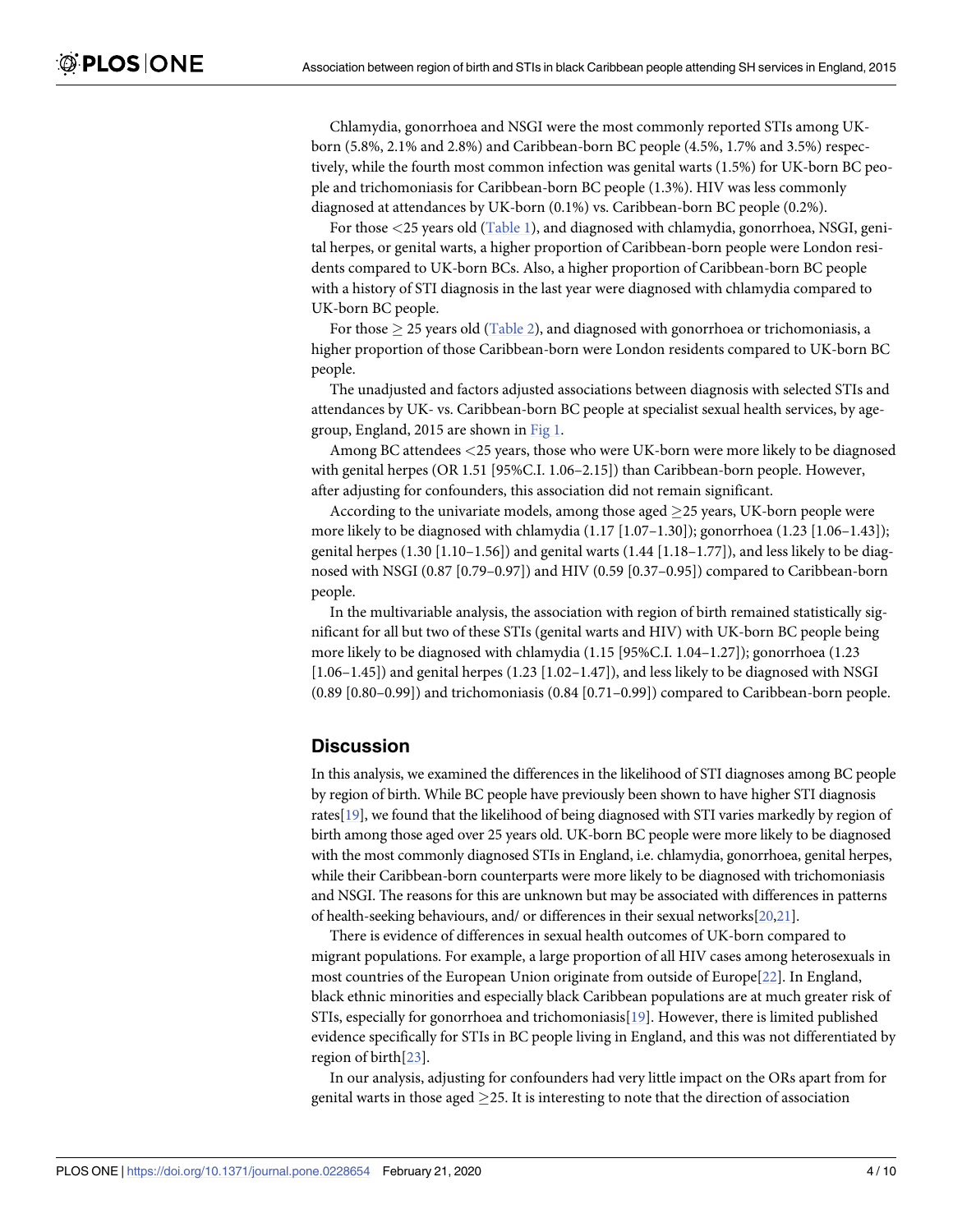<span id="page-4-0"></span>

|                                                                                                                                                                                                      |                |             | Chlamydia       |         |                 | Gonorrhoea            |                             |                                                                                                                                 |                       | <b>NSGI</b> |                    |                          |                 | Trichomoniasis |                    |         |                | <b>Genital Herpes</b> |                    |                                 |                                |              | HIV-newly diagnosed             |                |                                                                                                        | Genital warts            |                    |
|------------------------------------------------------------------------------------------------------------------------------------------------------------------------------------------------------|----------------|-------------|-----------------|---------|-----------------|-----------------------|-----------------------------|---------------------------------------------------------------------------------------------------------------------------------|-----------------------|-------------|--------------------|--------------------------|-----------------|----------------|--------------------|---------|----------------|-----------------------|--------------------|---------------------------------|--------------------------------|--------------|---------------------------------|----------------|--------------------------------------------------------------------------------------------------------|--------------------------|--------------------|
|                                                                                                                                                                                                      |                | UK-born     | Caribbean-      | born    |                 | UK-born               | Caribbean-<br>born          |                                                                                                                                 | UK-born               |             | Caribbean-<br>born |                          | UK-born         |                | Caribbean-<br>born |         | UK-born        |                       | Caribbean-<br>born |                                 | UK-born                        |              | Caribbean-<br>born              |                | $_{\rm born}$<br>ŬК                                                                                    |                          | Caribbean-<br>born |
|                                                                                                                                                                                                      | $\blacksquare$ | %           | $\blacksquare$  | S,      | $\blacksquare$  | శ                     | $\blacksquare$              | శ                                                                                                                               | $\blacksquare$        | S,          | $\blacksquare$     | శ                        | $\blacksquare$  | శ              | $\blacksquare$     | S,      | $\blacksquare$ | S,                    | $\blacksquare$     | S,                              | $\blacksquare$                 | శ            | S,<br>$\blacksquare$            | $\blacksquare$ | శ                                                                                                      | $\blacksquare$           | ℅                  |
| Diagnoses                                                                                                                                                                                            | 3,116          | 8.0%        | 334             | 8.8%    | 941             | 2.4%                  | 107                         | 2.8%                                                                                                                            | 770                   | 2.0%        | 93                 | 2.4%                     | 392             | 1.0%           | $\pmb{\ast}$       | 1.2%    | 509            | 1.9%                  | 33                 | 0.9%                            | $\overline{1}$                 | $0.0\%$      | $0.1\%$<br>$\mathfrak{S}$       | 807            | 2.1%                                                                                                   | $\mathbf{S}$             | 1.8%               |
| Age median (min-max)                                                                                                                                                                                 |                | $20(15-24)$ | $21(15-24)$     |         |                 | $20(15-24)$           | $21(15-24)$                 |                                                                                                                                 | 22                    | $(15 - 24)$ | $\overline{c}$     | $(16-24)$                | $20(15-24)$     |                | $20(16-24)$        |         | $21(15-24)$    |                       | $22(16-24)$        |                                 | $21(17-24)$                    |              | $(22 - 23)$<br>22 <sub>1</sub>  |                | $20(15-24)$                                                                                            |                          | $20(16-24)$        |
| Gender and male sexual orientation                                                                                                                                                                   |                |             |                 |         |                 |                       |                             |                                                                                                                                 |                       |             |                    |                          |                 |                |                    |         |                |                       |                    |                                 |                                |              |                                 |                |                                                                                                        |                          |                    |
| Heterosexual men <sup>b</sup>                                                                                                                                                                        | 1,351          | 43.3%       | 157             | 47.0%   | 355             | 37.7%                 | 53                          | 49.5%                                                                                                                           | 680                   | 88.3%       | 85                 | 91.4%                    | $\overline{18}$ | 4.6%           | $\omega$           | 6.5%    | 177            | 34.8%                 | ${}^{\circ}$       | 24.2%                           | $\tilde{\phantom{a}}$          | 20.0%        | 0.0%<br>$\circ$                 | 373            | 46.2%                                                                                                  | $\overline{31}$          | 44.9%              |
| Men who have sex with men                                                                                                                                                                            | 86             | 2.8%        | $\frac{15}{2}$  | 4.5%    | 177             | 18.8%                 | $\overline{19}$             | 17.8%                                                                                                                           | $\overline{\epsilon}$ | 3.9%        | S                  | 5.4%                     | $\circ$         | 0.0%           | $\circ$            | 0.0%    | $\circ$        | $1.8\%$               | $\overline{a}$     | 3.0%                            | $\infty$                       | 53.3%        | 100.0%<br>$\tilde{\phantom{a}}$ | 25             | 3.1%                                                                                                   | $\epsilon$               | 4.3%               |
| Women                                                                                                                                                                                                | 1,679          | 53.9%       | 162             | 48.5%   | 409             | 43.5%                 | 35                          | 32.7%                                                                                                                           | $\mathcal{S}^0$       | 7.8%        | $\sim$             | 3.2%                     | 374             | 95.4%          | $43\,$             | 93.5%   | 323            | 63.4%                 | 24                 | $.8\%$<br>12.                   | 4                              | 26.7%        | 0.0%<br>$\circ$                 | 409            | 50.7%                                                                                                  | 35                       | 50.8%              |
| Resident in London                                                                                                                                                                                   |                |             |                 |         |                 |                       |                             |                                                                                                                                 |                       |             |                    |                          |                 |                |                    |         |                |                       |                    |                                 |                                |              |                                 |                |                                                                                                        |                          |                    |
| $\mathring{R}^b$                                                                                                                                                                                     | 1,659          | 53.2%       | 135             | 40.4%   | 449             | 47.7%                 | $\boldsymbol{28}$           | 26.2%                                                                                                                           | 337                   | 43.7%       | $\overline{31}$    | 33.3%                    | 180             | 46.0%          | 16                 | 34.8%   | 295            | 58.0%                 | Ξ                  | 33.3%                           | $\triangleright$               | 46.7%        | 33.3%<br>$\overline{a}$         | 476            | 59.0%                                                                                                  | 29                       | 42.0%              |
| Yes                                                                                                                                                                                                  | 1,457          | 46.8%       | $\frac{8}{2}$   | 59.6%   | 492             | 52.3%                 | $\mathcal{F}_{\mathcal{A}}$ | 73.8%                                                                                                                           | 433                   | 56.3%       | $\mathcal{S}$      | 66.7%                    | 212             | 54.0%          | $30\,$             | 65.2%   | 214            | 42.0%                 | $\overline{c}$     | 66.7%                           | ${}^{\circ}$                   | 53.3%        | 86.<br>$\sim$                   | 331<br>7%      | 41.0%                                                                                                  | $\clubsuit$              | 58.0%              |
| History of STI <sup>c</sup> in the last year                                                                                                                                                         |                |             |                 |         |                 |                       |                             |                                                                                                                                 |                       |             |                    |                          |                 |                |                    |         |                |                       |                    |                                 |                                |              |                                 |                |                                                                                                        |                          |                    |
| $\mathop{\mathrm{Co}}\nolimits^b$                                                                                                                                                                    | 2,598          | 83.4%       | 263             | 78.7%   | 77              | 72.0%                 | 763                         | 83.1%                                                                                                                           | 561                   | 72.9%       | 65                 | 69.9%                    | 292             | 74.5%          | 34                 | 73.9%   | 442            | 86.8%                 | 27                 | .8%<br>$\overline{\phantom{a}}$ | 14                             | 93.3%        | 66.7%<br>$\sim$                 | 715            | .6%<br>88.                                                                                             | 56                       | 81.2%              |
| Yes                                                                                                                                                                                                  | 518            | $16.6\%$    | π               | 21.3%   | $30^{\circ}$    | 28.0%                 | 178                         | 18.9%                                                                                                                           | 209                   | 27.1%       | 28                 | 30.1%                    | $100\,$         | 25.5%          | $\overline{12}$    | 26.1%   | 2              | 13.2%                 | $\circ$            | 2%<br>$\overline{18}$           | G.<br>$\overline{\phantom{a}}$ | 7%           | 33.3%<br>$\overline{ }$         | 92             | 11.4%                                                                                                  | $13\,$                   | $18.8\%$           |
| <b>HIV</b> status                                                                                                                                                                                    |                |             |                 |         |                 |                       |                             |                                                                                                                                 |                       |             |                    |                          |                 |                |                    |         |                |                       |                    |                                 |                                |              |                                 |                |                                                                                                        |                          |                    |
| Negative or unknown <sup>b</sup>                                                                                                                                                                     | 3,112          | 99.9%       | 334             | 100.0%  | 922             | .0%<br>$\frac{8}{3}$  | 107                         | 100.0%                                                                                                                          | 768                   | 99.7%       | 93                 | 100.0%                   | 389             | 99.2%          | $46$               | 100.0%  | 508            | 99.8%                 | 33                 | 100.0%                          |                                | $\mathbf{r}$ |                                 | 807            | 100.0%                                                                                                 | 68                       | 98.5%              |
| Known positive                                                                                                                                                                                       | 4              | $0.1\%$     | $\circ$         | $0.0\%$ | $\overline{19}$ | .0%<br>$\sim$         | $\circ$                     | 0.0%                                                                                                                            | $\sim$                | 0.3%        | $\circ$            | 0.0%                     | 3               | 0.8%           | $\circ$            | $0.0\%$ |                | 0.2%                  | $\circ$            | 0.0%                            |                                | $\mathbf{r}$ |                                 | $\circ$        | 0.0%                                                                                                   | $\overline{ }$           | $1.5\%$            |
| Residential area-level deprivation 2015 <sup>d</sup>                                                                                                                                                 |                |             |                 |         |                 |                       |                             |                                                                                                                                 |                       |             |                    |                          |                 |                |                    |         |                |                       |                    |                                 |                                |              |                                 |                |                                                                                                        |                          |                    |
| $1$ (most deprived) <sup>b</sup>                                                                                                                                                                     | 1,284          | 43.7        | 142             | 45.1%   | 434             | .2%<br>$\frac{48}{5}$ | 48                          | 46.1%                                                                                                                           | 288                   | 39.1%       | 42                 | 47.2%                    | 191             | 50.4%          | 25                 | 56.8%   | 185            | 38.1%                 | 16                 | .0%<br>$\overline{50}$          | ${}^{\circ}$                   | 53.4%        | 66.7%<br>$\sim$                 | 298            | 39.1%                                                                                                  | $\overline{\phantom{0}}$ | 45.5%              |
|                                                                                                                                                                                                      | 861            | 29.3        | 104             | 33.0%   | 252             | .0%<br>28.            | 32                          | .8%<br>80.                                                                                                                      | 229                   | 31.1%       | $\overline{31}$    | 34.8%                    | 109             | 28.7%          | $\overline{10}$    | 22.7%   | 150            | 30.9%                 | $\circ$            | .2%<br>28.                      | S                              | 33.3%        | 33.3%<br>$\overline{ }$         | 216            | 28.3%                                                                                                  | $\overline{21}$          | 31.8%              |
|                                                                                                                                                                                                      | 453            | 15.4        | $\overline{+}$  | 13.0%   | 122             | 13.5%                 | $\overline{17}$             | 16.3%                                                                                                                           | 142                   | 19.3%       | $\equiv$           | 12.4%                    | 55              | 14.5%          | $\triangleright$   | 15.9%   | Z              | 15.9%                 | $\sim$             | 9.4%                            | $\circ$                        | 0.0%         | 0.0%<br>$\circ$                 | 130            | 17.1%                                                                                                  | $\circ$                  | 13.7%              |
|                                                                                                                                                                                                      | $204\,$        | $6.9$       | $\overline{13}$ | 4.1%    | 63              | 7.0%                  | 4                           | 3.9%                                                                                                                            | 55                    | 7.4%        | 4                  | 4.5%                     | $\approx$       | 5.3%           | $\circ$            | 0.0%    | 45             | 9.3%                  | $\sim$             | 6.2%                            | $\circ$                        | 0.0%         | 0.0%<br>$\circ$                 | $^{8}$         | 8.9%                                                                                                   | 3                        | 4.5%               |
| 5 (least deprived)                                                                                                                                                                                   | 139            | $4.7\,$     | 15              | $4.8\%$ | 30              | 3.3%                  | $\epsilon$                  | 2.9%                                                                                                                            | 23                    | 3.1%        | $\overline{a}$     | $1.1\%$                  | 4               | 1.1%           | $\sim$             | 4.6%    | $28$           | 5.8%                  | $\sim$             | 6.2%                            | $\sim$                         | 13.3%        | 0.0%<br>$\circ$                 | $50\,$         | 6.6%                                                                                                   | $\sim$                   | 4.5%               |
| The list of countries and territories included in the Caribb                                                                                                                                         |                |             |                 |         |                 |                       |                             | ean region were Antigua and Barbuda, Aruba, The Bahamas, Barbados, Cuba, Dominica, Dominican Republic, Grenada, Haiti, Jamaica, |                       |             |                    |                          |                 |                |                    |         |                |                       |                    |                                 |                                |              |                                 |                |                                                                                                        |                          |                    |
| Netherland Antilles, Saint Kitts and Nevis, Saint Lucia, Saint Vincent and the Grenadines,                                                                                                           |                |             |                 |         |                 |                       |                             |                                                                                                                                 |                       |             |                    | and Trinidad and Tobago. |                 |                |                    |         |                |                       |                    |                                 |                                |              |                                 |                |                                                                                                        |                          |                    |
| 'First line is the baseline of the analysis.                                                                                                                                                         |                |             |                 |         |                 |                       |                             |                                                                                                                                 |                       |             |                    |                          |                 |                |                    |         |                |                       |                    |                                 |                                |              |                                 |                |                                                                                                        |                          |                    |
| History of being diagnosed in the last year with any STI (Chlamydia, Chancroid, Donovanosis, Genital herpes: First episode, Genital warts: First episode, Gonorrhoea, LGV, Mycoplasma                |                |             |                 |         |                 |                       |                             |                                                                                                                                 |                       |             |                    |                          |                 |                |                    |         |                |                       |                    |                                 |                                |              |                                 |                |                                                                                                        |                          |                    |
| genitalium, Molluscum contagiosum, Non-pecific genital infection, Pediculosis pubis, PID                                                                                                             |                |             |                 |         |                 |                       |                             |                                                                                                                                 |                       |             |                    |                          |                 |                |                    |         |                |                       |                    |                                 |                                |              |                                 |                | & epididymitis: Unspecified, Scabies, Syphilis: Primary Syphilis: Secondary Syphilis: Early latent and |                          |                    |
| Trichomoniasis)                                                                                                                                                                                      |                |             |                 |         |                 |                       |                             |                                                                                                                                 |                       |             |                    |                          |                 |                |                    |         |                |                       |                    |                                 |                                |              |                                 |                |                                                                                                        |                          |                    |
| "Residential area-level deprivation is defined using the Index of Multiple Deprivation (IMD) for each lower super output area (LSOA) of residence. LSOAs are small areas designed to be of a similar |                |             |                 |         |                 |                       |                             |                                                                                                                                 |                       |             |                    |                          |                 |                |                    |         |                |                       |                    |                                 |                                |              |                                 |                |                                                                                                        |                          |                    |
| population size, with an average of approximately 1,500 residents or 650 households.                                                                                                                 |                |             |                 |         |                 |                       |                             |                                                                                                                                 |                       |             |                    |                          |                 |                |                    |         |                |                       |                    |                                 |                                |              |                                 |                |                                                                                                        |                          |                    |

population size, with an average of approximately 1,500 residents or 650 households. <https://www.gov.uk/government/statistics/english-indices-of-deprivation-2015>.

https://www.gov.uk/government/statistics/english-indices-of-deprivation-2015.

IMD was not available for those diagnoses reported with LSOAs older than the 2011 Census Super Outputs Areas.

IMD was not available for those diagnoses reported with LSOAs older than the 2011 Census Super Outputs Areas.

In bold, associations statistically significant (p In bold, associations statistically significant (p<0.05).

<https://doi.org/10.1371/journal.pone.0228654.t001>

https://doi.org/10.1371/journal.pone.0228654.t001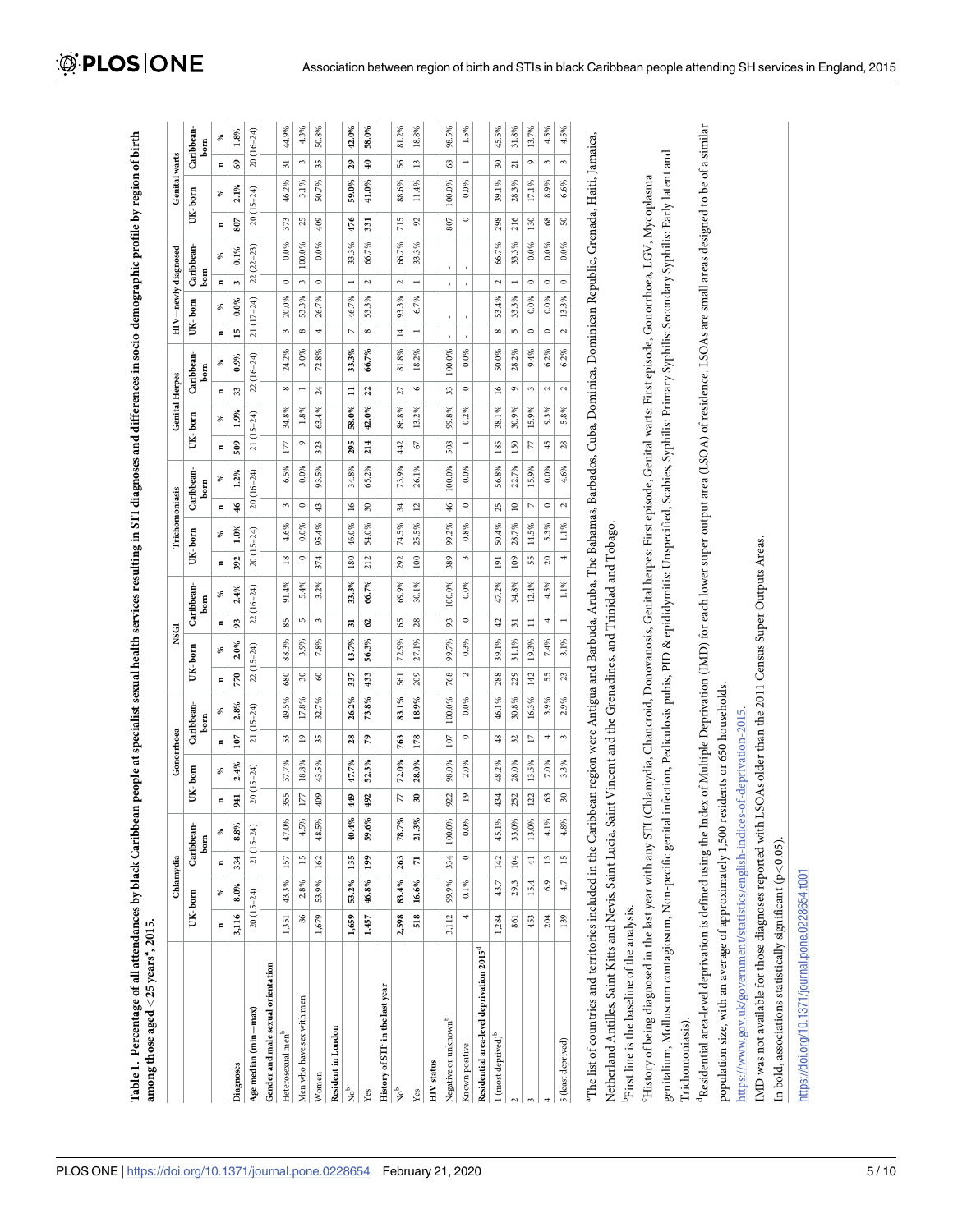<span id="page-5-0"></span>

|                                                                                                                                                                                              | Chlamydia      |       |                             |       |                 | Gonorrhoea    |                 |            | <b>NSGI</b>    |       |                    |       |                 | Trichomoniasis |                              |         |                                           | <b>Genital Herpes</b> |                    |       |                          | HIV-newly diagnosed |                     |                | Genital warts   |                |                         |         |
|----------------------------------------------------------------------------------------------------------------------------------------------------------------------------------------------|----------------|-------|-----------------------------|-------|-----------------|---------------|-----------------|------------|----------------|-------|--------------------|-------|-----------------|----------------|------------------------------|---------|-------------------------------------------|-----------------------|--------------------|-------|--------------------------|---------------------|---------------------|----------------|-----------------|----------------|-------------------------|---------|
|                                                                                                                                                                                              | UK-born        |       | Caribbean-<br>$_{\rm born}$ |       | UK-born         |               | born            | Caribbean- | UK-born        |       | Caribbean-<br>born |       | UK-born         |                | Caribbean-<br>$_{\rm{born}}$ |         | UK-born                                   |                       | Caribbean-<br>born |       | UK-born                  |                     | Caribbean-<br>born  |                | UK-born         |                | Caribbean-<br>born      |         |
|                                                                                                                                                                                              | $\blacksquare$ | %     | $\blacksquare$              | %     | $\blacksquare$  | s,            | $\blacksquare$  | %          | $\blacksquare$ | S,    | $\blacksquare$     | %     | $\blacksquare$  | %              | $\blacksquare$               | %       | $\blacksquare$                            | $\blacksquare$<br>%   | %                  |       | ℅<br>$\blacksquare$      |                     | ℅<br>$\blacksquare$ | $\blacksquare$ | %               | $\blacksquare$ | ℅                       |         |
| Diagnoses                                                                                                                                                                                    | 2,096          | 4.2%  | 556                         | 3.5%  | 932             | 1.9%          | 235             | 1.5%       | 1,698          | 3.4%  | 590                | 3.7%  | 640             | 1.3%           | 221                          | 1.4%    | 646                                       | 1.3%                  | 157                | 1.0%  | $\overline{5}$           | 0.1%                | $\overline{27}$     | 0.2%           | 516             | 113<br>$1.0\%$ | 0.7%                    |         |
| Age median (min-max)                                                                                                                                                                         | $29(25-59)$    |       | $34(25 - 79)$               |       |                 | $30(25 - 58)$ | $36(25 - 76)$   |            | $32(25 - 78)$  |       | $40(25 - 83)$      |       | $34(25 - 65)$   |                | $40(25 - 82)$                |         | $(25 - 67)$<br>$\boldsymbol{\mathcal{S}}$ |                       | $38(25 - 74)$      |       | 35(                      | $(25 - 58)$         | $11(25-73)$         |                | $29(25 - 59)$   |                | $36(25 - 74)$           |         |
| Gender and male sexual orientation                                                                                                                                                           |                |       |                             |       |                 |               |                 |            |                |       |                    |       |                 |                |                              |         |                                           |                       |                    |       |                          |                     |                     |                |                 |                |                         |         |
| Heterosexual men <sup>b</sup>                                                                                                                                                                | 354            | 63.7% | 1,223                       | 58.4% | 381             | 40.9%         | $\Xi$           | 47.2%      | 1,546          | 91.1% | 541                | 91.7% | 82              | 12.8%          | $\frac{46}{5}$               | 20.8%   | 271                                       | 41.9%                 | 72                 | 45.9% | $\equiv$                 | 21.6%               | $\overline{13}$     | 48.1%          | 58.4%<br>501    |                | 62.8%<br>$\overline{z}$ |         |
| Men who have sex with men                                                                                                                                                                    | 59             | 10.6% | 208                         | 9.9%  | 361             | 38.7%         | $\overline{5}$  | 39.1%      | 89             | 5.2%  | 29                 | 4.9%  | Η               | 0.2%           | $\bullet$                    | $0.0\%$ | $\overline{14}$                           | 2.2%                  | ${}^{\circ}$       | 5.1%  | 29                       | 56.8%               | $\approx$           | 37.0%          | 25              | $4.8\%$        | 4                       | 3.6%    |
| Women                                                                                                                                                                                        | 143            | 25.7% | 665                         | 31.7% | 90              | 20.4%         | 32              | 13.6%      | 63             | 3.7%  | 20                 | 3.4%  | 557             | 87.0%          | 175                          | 7.2%    | 361                                       | 55.9%                 | 77                 | 49.0% | $\equiv$                 | 21.6%               | 4                   | 14.9%          | 36.0%<br>190    |                | 33.6%<br>38             |         |
| Resident in London                                                                                                                                                                           |                |       |                             |       |                 |               |                 |            |                |       |                    |       |                 |                |                              |         |                                           |                       |                    |       |                          |                     |                     |                |                 |                |                         |         |
| $\mathring{R}^b$                                                                                                                                                                             | 1,057          | 50.4% | 205                         | 36.9% | 389             | 41.7%         | 78              | 33.2%      | 604            | 35.6% | 170                | 28.8% | 310             | 48.4%          | 85                           | 38.5%   | 273                                       | 42.3%                 | 58                 | 36.9% | $\overline{17}$          | 33.3%               | $\overline{12}$     | 44.4%          | 46.3%<br>239    |                | 36.3%<br>$\frac{41}{5}$ |         |
| Yes                                                                                                                                                                                          | 1,039          | 49.6% | 351                         | 63.1% | 543             | 58.3%         | 157             | 66.8%      | 1,094          | 64.4% | 420                | 71.2% | 330             | $51.6\%$       | 136                          | 61.5%   | 373                                       | 57.7%                 | 99                 | 63.1% | 34                       | 66.7%               | 15                  | 55.6%          | 53.7%<br>277    |                | 63.7%<br>25             |         |
| History of STI <sup>c</sup> in the last year                                                                                                                                                 |                |       |                             |       |                 |               |                 |            |                |       |                    |       |                 |                |                              |         |                                           |                       |                    |       |                          |                     |                     |                |                 |                |                         |         |
| $\sum_{i=1}^{n}$                                                                                                                                                                             | 1,747          | 83.3% | 477                         | 85.8% | 704             | 75.5%         | 189             | 80.4%      | 1,216          | 71.6% | 428                | 72.5% | 547             | 85.5%          | 189                          | 85.5%   | 578                                       | 89.5%                 | 140                | 89.2% | 42                       | 82.3%               | 23                  | 85.2%          | 92.2%<br>476    |                | 92.9%<br>105            |         |
| Yes                                                                                                                                                                                          | 349            | 16.7% | 79                          | 14.2% | 228             | 24.5%         | 46              | 19.6%      | 482            | 28.4% | 162                | 27.5% | 93              | 15.5%          | 32                           | 14.5%   | 8                                         | 10.5%                 | $\overline{1}$     | 10.8% | $\circ$                  | 17.7%               | 4                   | 14.7%          | $\overline{40}$ | 7.8%           | ${}^{\circ}$            | 7.1%    |
| <b>HIV</b> status                                                                                                                                                                            |                |       |                             |       |                 |               |                 |            |                |       |                    |       |                 |                |                              |         |                                           |                       |                    |       |                          |                     |                     |                |                 |                |                         |         |
| Negative or unknown <sup>b</sup>                                                                                                                                                             | 2,010          | 95.9% | 520                         | 93.5% | 798             | 85.6%         | 195             | 83.0%      | 1,678          | 98.8% | 577                | 97.8% | 638             | 99.7%          | 220                          | 99.5%   | 639                                       | 98.9%                 | 151                | 96.2% |                          |                     |                     |                | 98.6%<br>509    | $\Xi$          | 98.2%                   |         |
| Known positive                                                                                                                                                                               | 86             | 4.1%  | $36\,$                      | 6.5%  | 134             | 14.4%         | $\overline{40}$ | 17.0%      | 20             | 1.2%  | 13                 | 2.2%  | $\sim$          | 0.3%           |                              | 0.5%    | L                                         | 1.1%                  | ৩                  | 3.8%  |                          |                     |                     |                | $\overline{ }$  | 1.4%           | $\sim$                  | $1.8\%$ |
| Residential area-level deprivation 2015 <sup>d</sup>                                                                                                                                         | 921            | 46.2% | 269                         | 50.7% | 88              | 38.8%         | 414             | 46.1%      | 663            | 40.7% | 250                | 43.7% | 325             | 53.6%          | 133                          | 63.3%   | 262                                       | 42.4%                 | 69                 | 46.0% | $\overline{19}$          | 38.8%               | $\circ$             | 26.1%          | 39.1%<br>191    |                | 42.5%<br>45             |         |
| $1 \pmod{4}$                                                                                                                                                                                 | 588            | 29.5% | 157                         | 29.6% | $\mathbb{Z}$    | 31.7%         | 260             | 28.9%      | 559            | 34.3% | 175                | 30.6% | 183             | 30.2%          | 54                           | 25.7%   | 174                                       | 28.2%                 | 44                 | 29.3% | $\overline{1}$           | 34.7%               | $\equiv$            | 47.8%          | 30.9%<br>151    |                | 34.9%<br>37             |         |
| $\mathbf{\mathcal{L}}$                                                                                                                                                                       | 295            | 14.7% | 79                          | 14.9% | $\ddot{ }$      | 21.6%         | 137             | 15.3%      | 237            | 14.6% | $101\,$            | 17.7% | 69              | 11.4%          | $\overline{18}$              | 8.6%    | $107$                                     | 17.3%                 | 23                 | 15.3% | ${}^{\circ}$             | 16.3%               | $\circ$             | 26.1%          | 15.9%<br>78     |                | 14.1%<br>15             |         |
| 3                                                                                                                                                                                            | 144            | 7.2%  | $^{\circ}$                  | 1.5%  | $\overline{12}$ | 5.3%          | 59              | 6.6%       | 116            | 7.1%  | 34                 | 5.9%  | $\overline{21}$ | 3.5%           | 4                            | 1.9%    | $\spadesuit$                              | 7.9%                  | G                  | 6.0%  | 4                        | 8.2%                | $\circ$             | $0.0\%$        | 10.2%<br>$50\,$ |                | $\circ$                 | 5.7%    |
| 4                                                                                                                                                                                            | 48             | 2.4%  | $\overline{18}$             | 3.4%  | $\circ$         | 2.6%          | 28              | 3.1%       | 53             | 3.3%  | $\overline{12}$    | 2.1%  | ${}^{\circ}$    | 1.3%           | $\overline{\phantom{0}}$     | 0.5%    | 26                                        | 4.2%                  | S                  | 3.4%  | $\overline{\phantom{0}}$ | 2.0%                | $\circ$             | $0.0\%$        | $\overline{19}$ | 3.9%           | $\tilde{\phantom{a}}$   | 2.8%    |
| (least deprived)                                                                                                                                                                             |                |       |                             |       |                 |               |                 |            |                |       |                    |       |                 |                |                              |         |                                           |                       |                    |       |                          |                     |                     |                |                 |                |                         |         |
| "The list of countries and territories included in the Caribbean region were Antigua and Barbuda, Aruba, The Bahamas, Barbados, Cuba, Dominica, Dominican Republic, Grenada, Haiti, Jamaica, |                |       |                             |       |                 |               |                 |            |                |       |                    |       |                 |                |                              |         |                                           |                       |                    |       |                          |                     |                     |                |                 |                |                         |         |
| Netherland Antilles, Saint Kitts and Nevis, Saint Lucia, Saint Vincent and the Grenadines, and Trinidad and Tobago.                                                                          |                |       |                             |       |                 |               |                 |            |                |       |                    |       |                 |                |                              |         |                                           |                       |                    |       |                          |                     |                     |                |                 |                |                         |         |
| Pirst line is the baseline of the analysis.                                                                                                                                                  |                |       |                             |       |                 |               |                 |            |                |       |                    |       |                 |                |                              |         |                                           |                       |                    |       |                          |                     |                     |                |                 |                |                         |         |

Percentage of all attendances by black Caribbean people at specialist sexual health services resulting in STI diagnoses and differences in socio-demographic profile by region of birth [Table](#page-3-0) 2. Percentage of all attendances by black Caribbean people at specialist sexual health services resulting in STI diagnoses and differences in socio-demographic profile by region of birth Table 2.

genitalium, Molluscum contagiosum, Non-pecific genital infection, Pediculosis pubis, PID & epididymitis: Unspecified, Scabies, Syphilis: Primary Syphilis: Secondary Syphilis: Early latent and epididymitis: Unspecified, Scabies, Syphilis: Primary Syphilis: Secondary Syphilis: Early latent and "History of being diagnosed in the last year with any STI (Chlamydia, Chancroid, Donovanosis, Genital herpes: First episode, Genital warts: First episode, Gonorrhoea, LGV, Mycoplasma cHistory of being diagnosed in the last year with any STI (Chlamydia, Chancroid, Donovanosis, Genital herpes: First episode, Genital warts: First episode, Gonorrhoea, LGV, Mycoplasma genitalium, Molluscum contagiosum, Non-pecific genital infection, Pediculosis pubis, PID Trichomoniasis). Trichomoniasis).

Tesidential area-level deprivation is defined using the Index of Multiple Deprivation (IMD) for each lower super output area (LSOA) of residence. LSOAs are small areas designed to be of a similar dResidential area-level deprivation is defined using the Index of Multiple Deprivation (IMD) for each lower super output area (LSOA) of residence. LSOAs are small areas designed to be of a similar population size, with an average of approximately 1,500 residents or 650 households. population size, with an average of approximately 1,500 residents or 650 households.

https://www.gov.uk/government/statistics/english-indices-of-deprivation-2015. <https://www.gov.uk/government/statistics/english-indices-of-deprivation-2015>. IMD was not available for those diagnoses reported with LSOAs older than the 2011 Census Super Outputs Areas. IMD was not available for those diagnoses reported with LSOAs older than the 2011 Census Super Outputs Areas.

In bold, associations statistically significant (p<0.05). https://doi.org/10.1371/journal.pone.0228654.t002 In bold, associations statistically significant (p

<https://doi.org/10.1371/journal.pone.0228654.t002>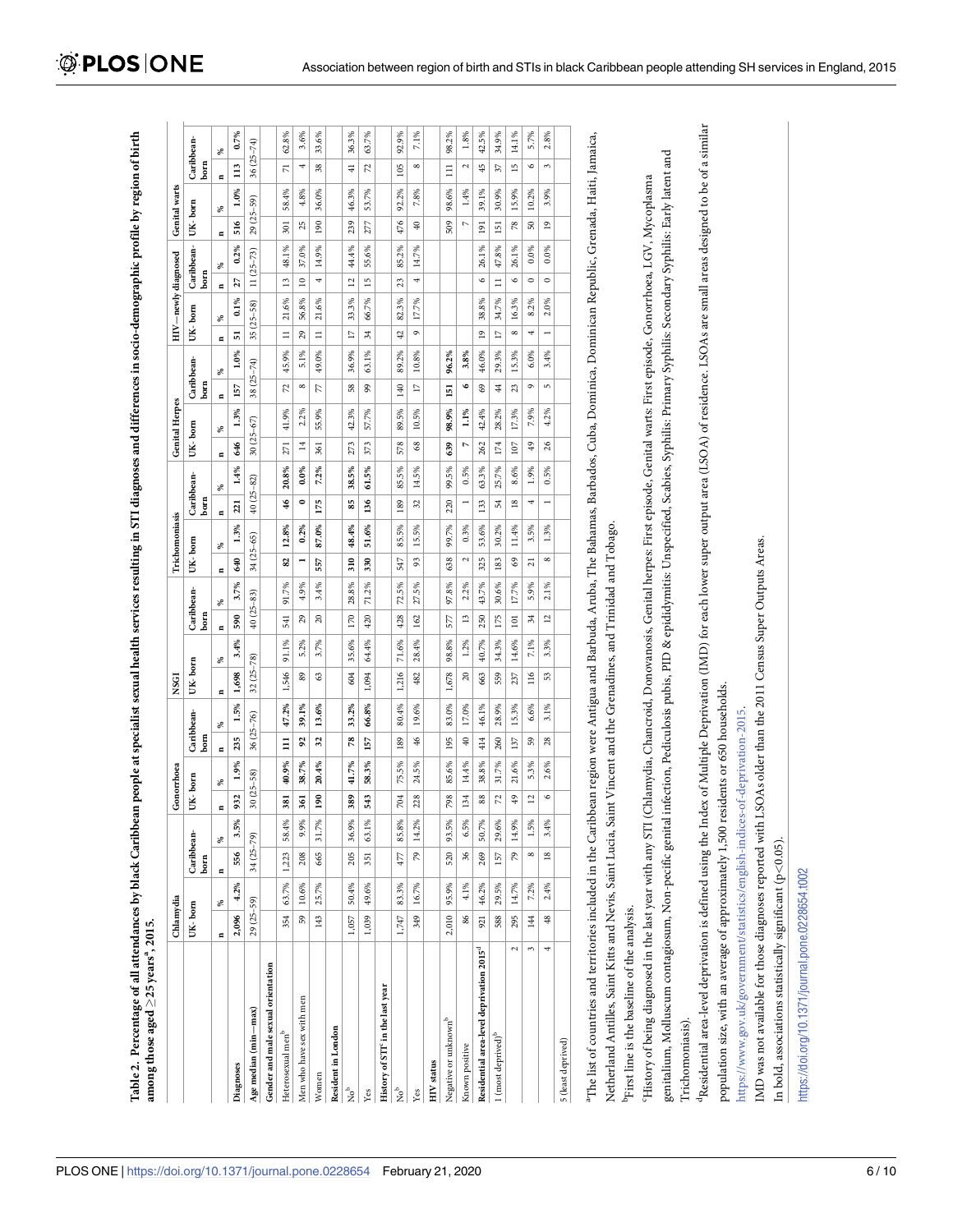<span id="page-6-0"></span>

[Fig](#page-3-0) 1. Unadjusted and adjusted associations with being diagnosed with selected STIs by region of birth and age-group, England, 2015. <sup>1</sup>The reference group (1) is Caribbean-born. �Adjusted for gender/sexual-orientation, London residence, area-level deprivation, history of STI diagnosis in the last year and HIV status. <sup>+</sup> Not adjusted for HIV status.

<https://doi.org/10.1371/journal.pone.0228654.g001>

between region of birth and chlamydia and gonorrhoea diagnoses differed by age-group. This might suggest that the sexual networks of UK-born vs. Caribbean-born BCs may be similar until the age of 25 and then changes occur in BCs aged  $\geq$  25 potentially due to change in partnership type and sexual mixing patterns, considered key determinants of STI transmission, with respect to demographic characteristics, general health, health behaviours and sexual history[[24](#page-9-0)]. This also could be due to the length of time those born in the Caribbean had spent in the UK (i.e. those *<*25 years may have, on average, spent less time in the UK and might have had Relationship and Sexual Education in the UK with different sexual health outcomes compared to those who were older). Further investigation of behavioural factors may explain the differences in STI risk by region of birth. The potential role of partnership concurrency in maintaining high rates of bacterial STIs in BC populations has been documented[[25–27\]](#page-9-0). It is possible that the differences in the risk of STIs by region of birth are related to different background prevalence of different STIs in different countries[[10](#page-8-0)], and perhaps Caribbean-born who are residents in the UK travel more frequently to the Caribbean than the UK-born BC people, therefore more likely to be exposed there.

While GUMCAD is vast in scale and includes all attendances made at specialist SHSs in England, a limitation is that it does not yet collect detailed data on sexual behaviour (e.g. condom use, number of partners, or partnership concurrency), as well as broader health-related factors, such as alcohol and drug use, which may confound the observed associations. Furthermore, there is no information on factors that might play a role in the risk of STIs such as the length of time Caribbean-born people have lived in the UK and their frequency of travel to the Caribbean.

Historically, many Caribbean-born people were of working age when they migrated with their children to the UK after the British Nationality Act of 1948[[28](#page-9-0),[29](#page-9-0)]. This pattern of migration may have changed over time[ $30$ ], and differences between those migrating to the UK as a child or an adult might help to explain differences in STI risk factors. This information has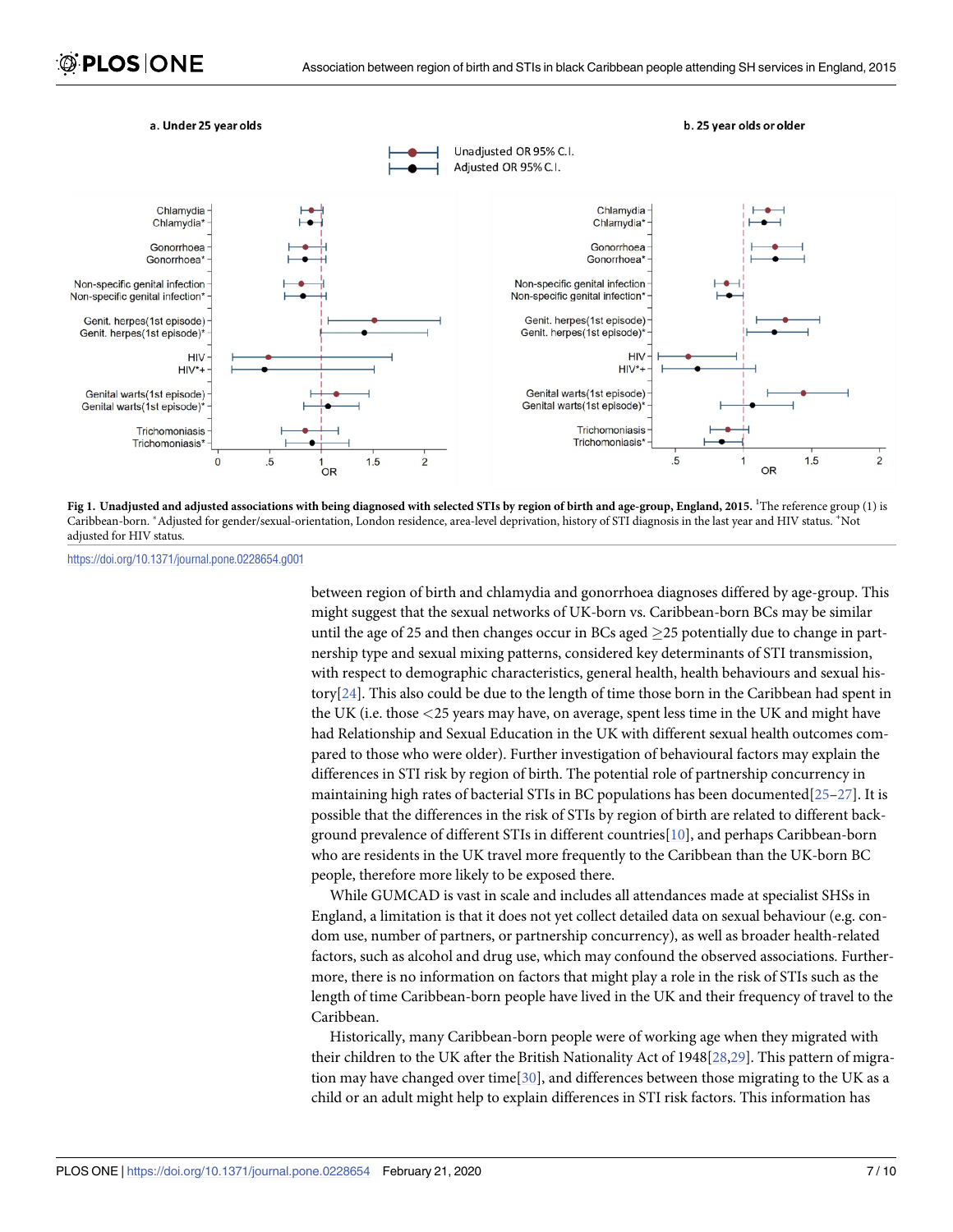<span id="page-7-0"></span>been collected as part of the work of the National Institute for Health Research Health Protection Research Unit in Blood Borne and Sexually Transmitted Infections[\[31\]](#page-9-0) and will be explored in future analyses. Another limitation of this study is that, despite the socio-cultural differences and varying levels of development that exist among Caribbean countries, all Caribbean-born people were included in a single category for analysis as there were insufficient observations for each of the 15 countries and territories considered in this group.

This study offers insights into disparities in STIs by region of birth among BC people living in England. These disparities are partially explained by differences in demographics between UK- and Caribbean-born people but also explained by region of birth. However, future research should examine behavioural differences, including the role of sexual networks, concurrency, partnership type and numbers, condom use, and sexual healthcare-seeking behaviour to better understand ethnic disparities in STI diagnoses.

#### **Acknowledgments**

We acknowledge the members of the National Institute for Health Research (NIHR) Health Protection Research Unit (HPRU) in Blood Borne and Sexually Transmitted Infections Steering Committee: Caroline Sabin (Director), John Saunders (PHE Lead), Catherine H. Mercer, Gwenda Hughes, Greta Rait, Jackie Cassell, William Rosenberg, Tim Rhodes, Kholoud Porter, Sema Mandal and Samreen Ijaz; and the members of Theme-A of the NIHR HPRU in Blood Borne and Sexually Transmitted Infections Steering Committee: Catherine Mercer, Gwenda Hughes, Hamish Mohammed, Jackie Cassell, Fiona Burns, Makeda Gerressu, Jonathan Elford, David Phillips, Gary Brook, Nicola Low, Anthony Nardone, Sarika Desai, Adamma Aghaizu, Alison Rodgers, and Paul Crook.

#### **Author Contributions**

**Conceptualization:** Ana K. Harb, Hamish Mohammed, Martina Furegato.

**Data curation:** Ana K. Harb.

**Formal analysis:** Ana K. Harb.

**Funding acquisition:** Catherine H. Mercer, Gwenda Hughes.

**Methodology:** Ana K. Harb, Hamish Mohammed, Martina Furegato.

**Project administration:** Ana K. Harb.

**Software:** Ana K. Harb.

**Supervision:** Hamish Mohammed, Martina Furegato.

**Validation:** Martina Furegato.

**Visualization:** Ana K. Harb.

**Writing – original draft:** Ana K. Harb.

**Writing – review & editing:** Ana K. Harb, Hamish Mohammed, Martina Furegato, Sonali Wayal, Catherine H. Mercer, Gwenda Hughes.

#### **References**

**[1](#page-1-0).** Fenton KA, Korovessis C, Johnson AM, McCadden A, McManus S, Wellings K, et al. Sexual behaviour in Britain: reported sexually transmitted infections and prevalent genital Chlamydia trachomatis infection. The Lancet. 358(9296):1851–4.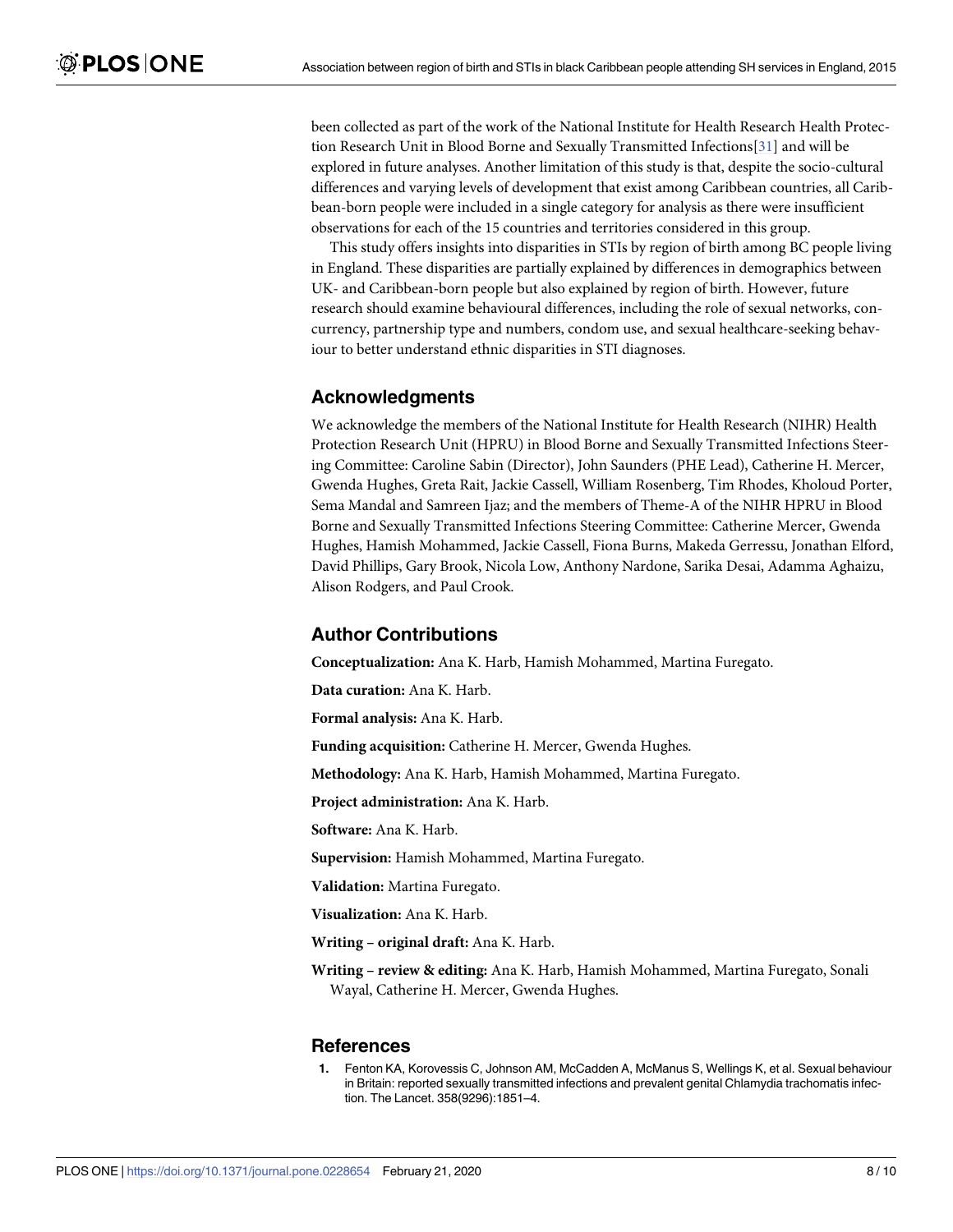- <span id="page-8-0"></span>**[2](#page-1-0).** PHE. Sexually transmitted infections (STIs): annual data tables. Table 3: STI diagnoses by ethnic group, world region of birth and patient group, 2014 [https://www.gov.uk/government/statistics/sexually](https://www.gov.uk/government/statistics/sexually-transmitted-infections-stis-annual-data-tables)[transmitted-infections-stis-annual-data-tables](https://www.gov.uk/government/statistics/sexually-transmitted-infections-stis-annual-data-tables). Access date:08.02.2017
- **[3](#page-1-0).** Fenton KA, Mercer CH, McManus S, Erens B, Wellings K, Macdowall W, et al. Ethnic variations in sexual behaviour in Great Britain and risk of sexually transmitted infections: a probability survey. Lancet. 2005; 365(9466):1246–55. [https://doi.org/10.1016/S0140-6736\(05\)74813-3](https://doi.org/10.1016/S0140-6736(05)74813-3) PMID: [15811458](http://www.ncbi.nlm.nih.gov/pubmed/15811458)
- **4.** Furegato M, Chen Y, Mohammed H, Mercer CH, Savage EJ, Hughes G. Examining the role of socioeconomic deprivation in ethnic differences in sexually transmitted infection diagnosis rates in England: evidence from surveillance data. Epidemiol Infect. 2016; 144(15):3253–62. [https://doi.org/10.1017/](https://doi.org/10.1017/S0950268816001679) [S0950268816001679](https://doi.org/10.1017/S0950268816001679) PMID: [27511704](http://www.ncbi.nlm.nih.gov/pubmed/27511704)
- **[5](#page-1-0).** Adimora AA, Schoenbach VJ. Social Context, Sexual Networks, and Racial Disparities in Rates of Sexually Transmitted Infections. Journal of Infectious Diseases. 2005; 191(Supplement 1):S115–S22.
- **[6](#page-1-0).** Agyemang C, Bhopal R, Bruijnzeels M. Negro, Black, Black African, African Caribbean, African American or what? Labelling African origin populations in the health arena in the 21st century. J Epidemiol Community Health. 2005; 59(12):1014–8. <https://doi.org/10.1136/jech.2005.035964> PMID: [16286485](http://www.ncbi.nlm.nih.gov/pubmed/16286485)
- **[7](#page-1-0).** Sastre F, Rojas P, Cyrus E, De La Rosa M, Khoury AH. Improving the Health Status of Caribbean People: Recommendations from the Triangulating on Health Equity Summit. Global health promotion. 2014; 21(3):19–28. <https://doi.org/10.1177/1757975914523455> PMID: [24642594](http://www.ncbi.nlm.nih.gov/pubmed/24642594)
- **[8](#page-1-0).** International Organization for Migration. Jamaica: Mapping exercise" (PDF). London: IOM. July 2007. Archived from the original (PDF) on 11 May 2011.
- **[9](#page-1-0).** Reynolds T. Friendship Networks, Social Capital and Ethnic Identity: Researching the Perspectives of Caribbean Young People in Britain2007. 383–98 p.
- **[10](#page-1-0).** WHO. Report on global sexually transmitted infection surveillance [http://apps.who.int/iris/bitstream/](http://apps.who.int/iris/bitstream/handle/10665/249553/9789241565301-eng.pdf;jsessionid) [handle/10665/249553/9789241565301-eng.pdf;jsessionid](http://apps.who.int/iris/bitstream/handle/10665/249553/9789241565301-eng.pdf;jsessionid) = 26E3F870FF109911AA1651D-FEA5A83EF?sequence = 1. Access date: 18.10.2018.
- **[11](#page-1-0).** Savage EJ, Mohammed H, Leong G, Duffell S, Hughes G. Improving surveillance of sexually transmitted infections using mandatory electronic clinical reporting: the genitourinary medicine clinic activity dataset, England, 2009 to 2013. Eurosurveillance. 2014; 19(48):20981. [https://doi.org/10.2807/1560-](https://doi.org/10.2807/1560-7917.es2014.19.48.20981) [7917.es2014.19.48.20981](https://doi.org/10.2807/1560-7917.es2014.19.48.20981) PMID: [25496573](http://www.ncbi.nlm.nih.gov/pubmed/25496573)
- **[12](#page-2-0).** BASHH. Standards for the management of sexually transmitted infections (STIs). April 2019. [https://](https://www.bashh.org/about-bashh/publications/standards-for-the-management-of-stis/) [www.bashh.org/about-bashh/publications/standards-for-the-management-of-stis/](https://www.bashh.org/about-bashh/publications/standards-for-the-management-of-stis/) Access date:18.11.2019.
- **[13](#page-2-0).** Sebastian J. Goerg. Nonparametric testing of distributions—the Epps–Singleton two-sample test using the empirical characteristic function. Max Planck Institute for Research on Collective Goods. Kurt-Schumacher-Straße 10. The Stata Journal (2009), 9, Number 3, pp. 454–465.
- **[14](#page-2-0).** Hamish Mohammed BS, Stephen Duffell, Anthony Nardone, and Gwenda Hughes. Increase in Sexually Transmitted Infections among Men Who Have Sex with Men, England, 2014 Emerging Infectious Diseases 2016; 22(1):88–91 <https://doi.org/10.3201/eid2201.151331>
- **[15](#page-2-0).** PHE. Spotlight on sexually transmitted infections in London, 2016 data. [https://www.gov.uk/](https://www.gov.uk/government/uploads/system/uploads/attachment_data/file/645635/Spotlight_on_STIs_in_London_2016_data.pdf) [government/uploads/system/uploads/attachment\\_data/file/645635/Spotlight\\_on\\_STIs\\_in\\_London\\_](https://www.gov.uk/government/uploads/system/uploads/attachment_data/file/645635/Spotlight_on_STIs_in_London_2016_data.pdf) [2016\\_data.pdf.](https://www.gov.uk/government/uploads/system/uploads/attachment_data/file/645635/Spotlight_on_STIs_in_London_2016_data.pdf) Access date: 20.10.2018. 2017.
- **[16](#page-2-0).** Malek R, Mitchell H, Furegato M, Simms I, Mohammed H, Nardone A, et al. Contribution of transmission in HIV-positive men who have sex with men to evolving epidemics of sexually transmitted infections in England: an analysis using multiple data sources, 2009–2013. Euro Surveill. 2015; 20(15).
- **[17](#page-2-0).** Hughes G, Nichols T, Peters L, Bell G, Leong G, Kinghorn G. Repeat infection with gonorrhoea in Sheffield, UK: predictable and preventable? Sexually Transmitted Infections. 2013; 89(1):38. [https://doi.org/](https://doi.org/10.1136/sextrans-2012-050495) [10.1136/sextrans-2012-050495](https://doi.org/10.1136/sextrans-2012-050495) PMID: [22717472](http://www.ncbi.nlm.nih.gov/pubmed/22717472)
- **[18](#page-2-0).** ONS. The English Indices of Deprivation 2015. [https://www.gov.uk/government/uploads/system/](https://www.gov.uk/government/uploads/system/uploads/attachment_data/file/465791/English_Indices_of_Deprivation_2015_-_Statistical_Release.pdf) [uploads/attachment\\_data/file/465791/English\\_Indices\\_of\\_Deprivation\\_2015\\_-\\_Statistical\\_Release.](https://www.gov.uk/government/uploads/system/uploads/attachment_data/file/465791/English_Indices_of_Deprivation_2015_-_Statistical_Release.pdf) [pdf](https://www.gov.uk/government/uploads/system/uploads/attachment_data/file/465791/English_Indices_of_Deprivation_2015_-_Statistical_Release.pdf). Access date: 18.10.2018.
- **[19](#page-3-0).** Hughes G, Field N. The epidemiology of sexually transmitted infections in the UK: impact of behavior, services and interventions. Future Microbiol. 2015; 10(1):35–51. <https://doi.org/10.2217/fmb.14.110> PMID: [25598336](http://www.ncbi.nlm.nih.gov/pubmed/25598336)
- **[20](#page-3-0).** Aicken CRH, Wayal S, Blomquist PB, Fabiane SM, Gerressu M, Hughes G, et al. Pathways to, and use of, sexual healthcare among Black Caribbean sexual health clinic attendees in England: evidence from cross-sectional bio-behavioural surveys. BMC Health Services Research. 2019; 19(1):668. [https://doi.](https://doi.org/10.1186/s12913-019-4396-3) [org/10.1186/s12913-019-4396-3](https://doi.org/10.1186/s12913-019-4396-3) PMID: [31533716](http://www.ncbi.nlm.nih.gov/pubmed/31533716)
- **[21](#page-3-0).** Aicken CRH WW, Blomquist PB, Fabiane SM, Gerressu M, Hughes G, Mercer CH. Variations in sexual mixing and in the numbers and types of partnerships reported by heterosexual sexual health clinic